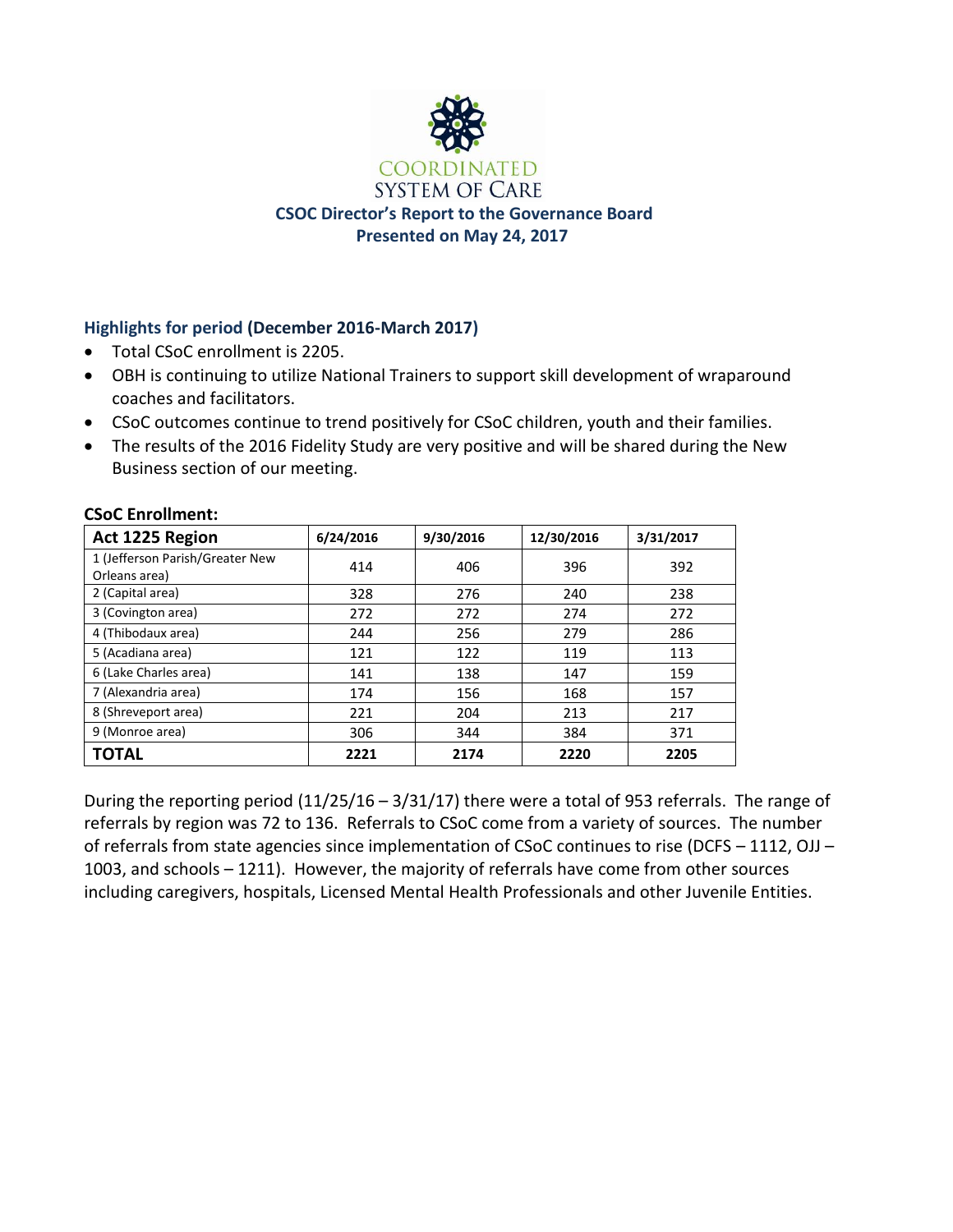# Referrals by Agency/Entity



Magellan<br>Hasz

| <b>REFERRING SOURCE</b>             | 11/25/16 | 3/31/17 | <b>CHANGE</b> |
|-------------------------------------|----------|---------|---------------|
| <b>DCFS</b>                         | 1036     | 1112    | 76            |
| LLO                                 | 930      | 1003    | 73            |
| <b>OBH</b>                          | 115      | 118     | 3             |
| DOE/School                          | 1095     | 1211    | 116           |
| Caregiver                           | 2368     | 2614    | 246           |
| Hospitals                           | 1236     | 1279    | 43            |
| Licensed Mental Health Professional | 2078     | 2225    | 147           |
| <b>Other Juvenile Entities</b>      | 590      | 629     | 39            |
| Self or Legal Guardian              | 856      | 938     | 82            |
| Primary Care Physician (PCP)        | 45       | 53      | 8             |
| Other                               | 1518     | 1638    | 120           |
| Total                               | 11867    | 12820   | 953           |

7 CSoC SGB May 2017

Per request from Board members, the table below reflects referrals by region over the last four quarters. This table will continue to be included in the CSoC Director's Report.

| Act 1225 Region                                  | 5/27/2016 | 8/26/2016 | 11/25/2016 | 3/31/2017 |
|--------------------------------------------------|-----------|-----------|------------|-----------|
| 1 (Jefferson Parish/Greater New Orleans<br>area) | 59        | 64        | 62         | 124       |
| 2 (Capital area)                                 | 52        | 70        | 62         | 109       |
| 3 (Covington area)                               | 63        | 86        | 93         | 136       |
| 4 (Thibodaux area)                               | 39        | 55        | 71         | 72        |
| 5 (Acadiana area)                                | 52        | 53        | 71         | 79        |
| 6 (Lake Charles area)                            | 43        | 52        | 63         | 92        |
| 7 (Alexandria area)                              | 52        | 50        | 73         | 96        |
| 8 (Shreveport area)                              | 51        | 69        | 121        | 125       |
| 9 (Monroe area)                                  | 65        | 99        | 194        | 120       |
| ΓΟΤΑL                                            | 476       | 598       | 810        | 953       |

#### **CSoC Referrals by Quarter**

The majority of children/youth enrolled in CSoC are male (1,341 or 63%). African-American is the predominant race of these young people representing 1,246 (58%). The age group with the highest enrollment is 13-16 years old (766 or 36%).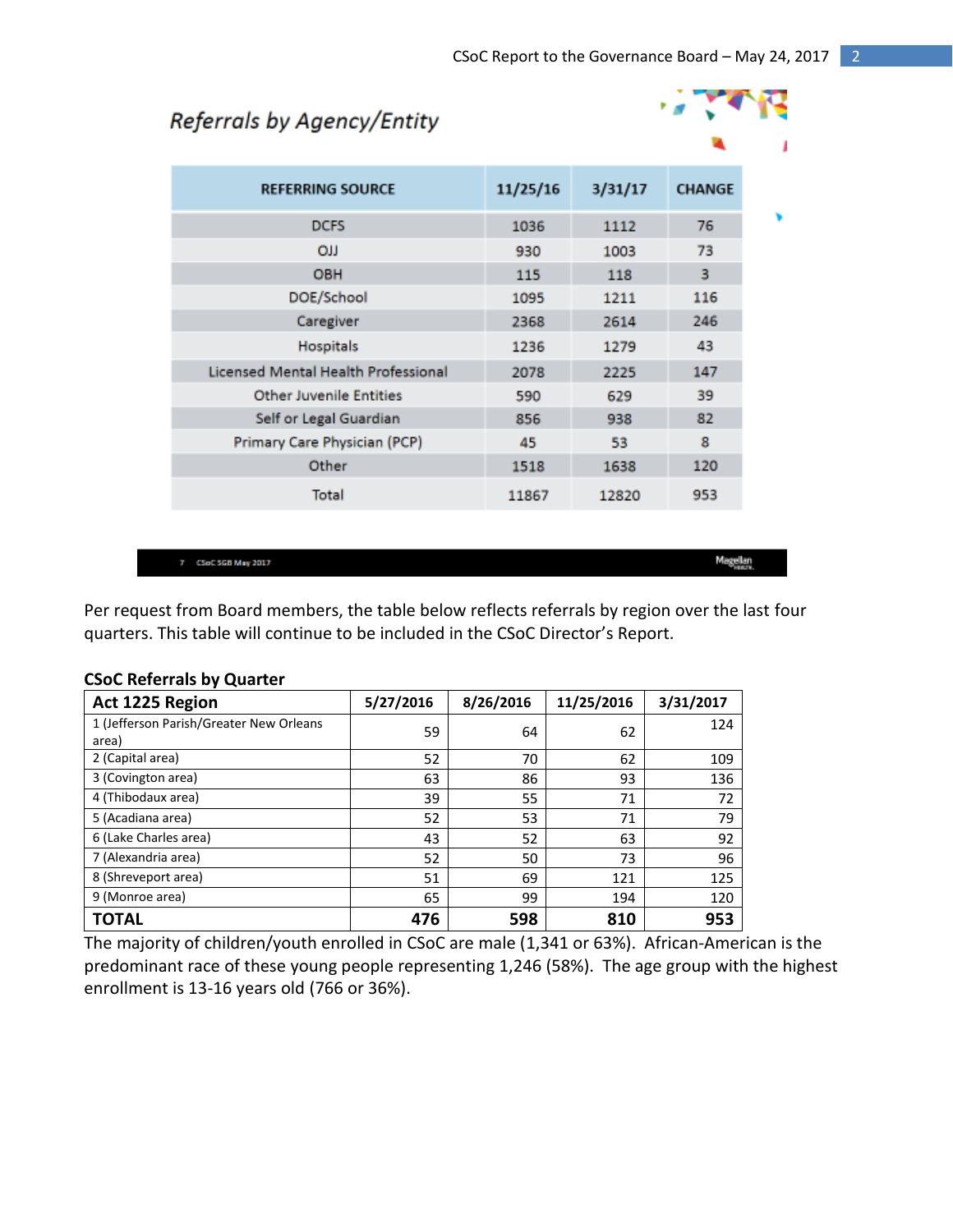#### **Wraparound Agency (WAA) update:**

Over the last 9 months, the WAA supervisors/coaches have been engaged in Wraparound Coaching training with two national trainers. The goal of this training is to equip the WAA supervisors/coaches with the tools necessary to guide wraparound facilitators in providing high quality wraparound, guided by the system of care values and principles. Training with a national trainer will continue into the fall for the wraparound facilitators, to support on-going skill development. Our Magellan partners are also participating in these trainings in an effort to continue to develop their own skills and knowledge of high fidelity wraparound.

The CSoC Family Lead, with the CSoC Director will work with the national trainer to create a 'train the trainer' for each of these trainings to develop sustainability. The OBH CSoC team will continue to provide technical assistance and oversight to the WAAs in support of best practice and high fidelity wraparound when the training is complete. In addition, the OBH CSoC team continues to be responsible for quality monitoring and compliance of CSoC.

The WAAs continue to work in their communities engaging partners and other stakeholders, to support the adoption of system of care values, as well as to increase awareness of and access to the CSoC program. The outcomes for youth and families involved in CSoC continue on a positive trend. In addition, the results of the 2016 Fidelity Evaluation are very positive. Both of these measures are a reflection of the good work being done on the individual Wraparound Agency level.

#### **Statewide Coordinating Council**

Active participation and attendance at SCC meetings continues to be a challenge. The Family Lead is working with FSO leadership to organize a "focus group" of parents and youth who are current or former CSoC participants, to get information about what would make membership in the SCC worthwhile for them. These interactions will be live and via telephone, and will be conducted over the summer. The goal is to design a relaunch plan that works for participants, and equips them to bring valuable information back for reporting to the SGB. One potential barrier worth noting is the lack of available support for stipends and gathering in regions. The Family Lead will engage with the FSO and WAAs for ideas to help address this.

#### **Family Support Organization update**

The FSO continues to outreach other organizations for partnerships that support youth and families. The newest partnerships include: Youth Alive International, Natchitoches Parish Schools, the Urban Congress, the Tunica-Biloxi Native American Tribe, O'Brien House, and United Way of Northwest Louisiana. The MY LIFE monthly events continue, allowing youth and families an opportunity to connect, share their stories, and learn from each other, and practice valuable social skills.

The FSO also continues to recruit and hire staff with lived experience to better serve youth and families. Also, Ekhaya staff continues to go through the Introduction to Wraparound for Support Specialists and Functional Behavioral Approach trainings, with participation documentation provided to OBH.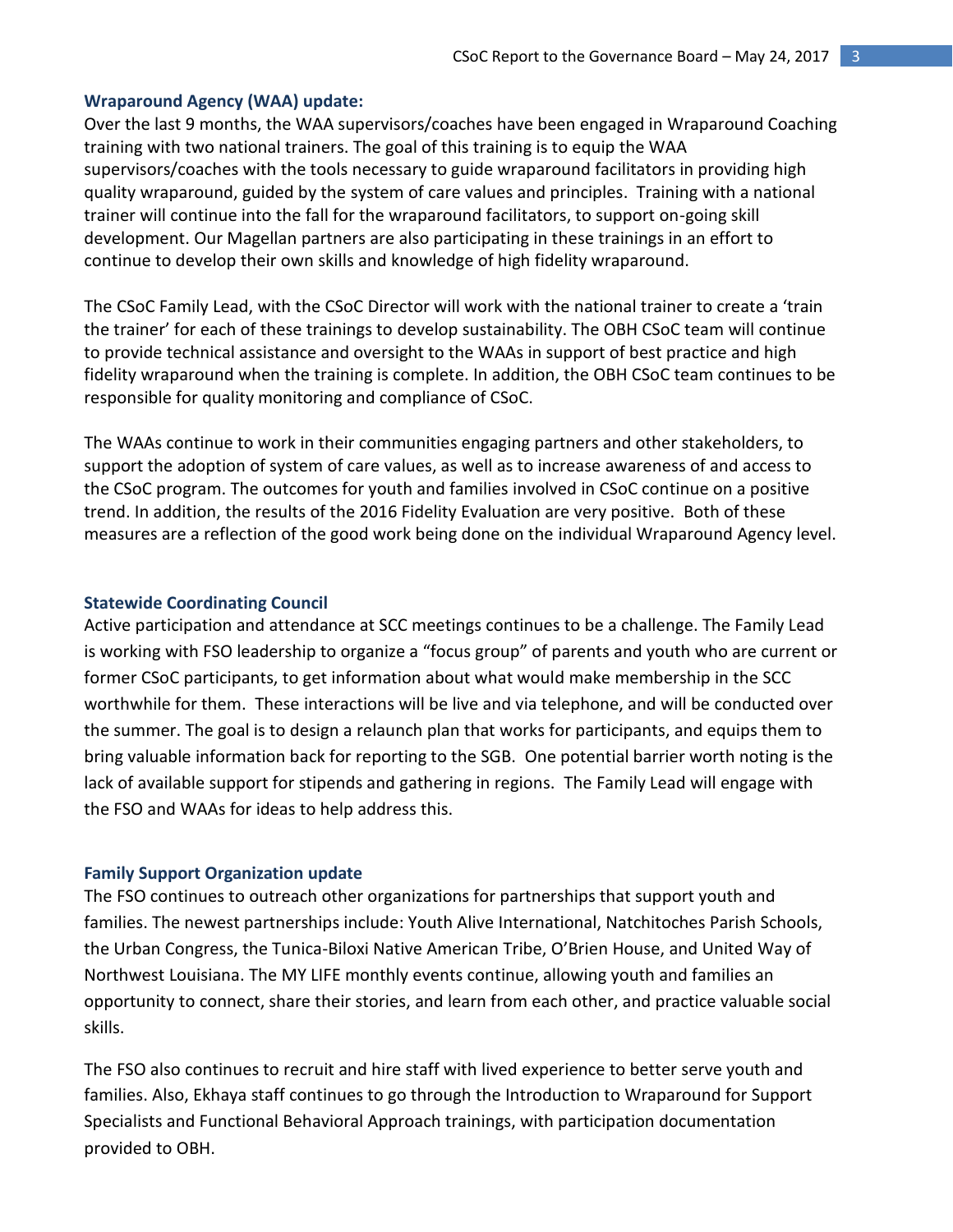

#### **CSoC Finance and Audit Committee:**

This committee meets on an 'as needed' basis and has not met during this quarter.

#### **CSoC Quality Assurance (QA) Committee:**

Committee Chair, Cindy Guitrau, will report to the Board during today's meeting.

#### **Provider Network:**

### **Short-term Respite**

There are 20 STR providers this quarter.

#### **Independent Living Skills Building**

There are 141 ILSB providers throughout the regions.

#### **Trends in Children/Youth Outcomes Data:**

#### **Inpatient Psychiatric and Emergency Room Utilization**

Source: Medicaid Claims: Calendar Year 2017, Quarter 1

Utilization of inpatient psychiatric hospitalization for CSoC youth who were enrolled in CSoC for more than 90 days. Review includes use of inpatient psychiatric hospitalization 90 days **before enrollment i**n CSoC and 90 days **post discharge** from CSoC.

- Data reveals a **75.0% decrease** in the **use of inpatient psychiatric hospitalization in the 90 days post discharge from CSoC.**
- Data also reveals a **79.1% decrease in the use of the emergency room for behavioral health diagnosis for the same population.**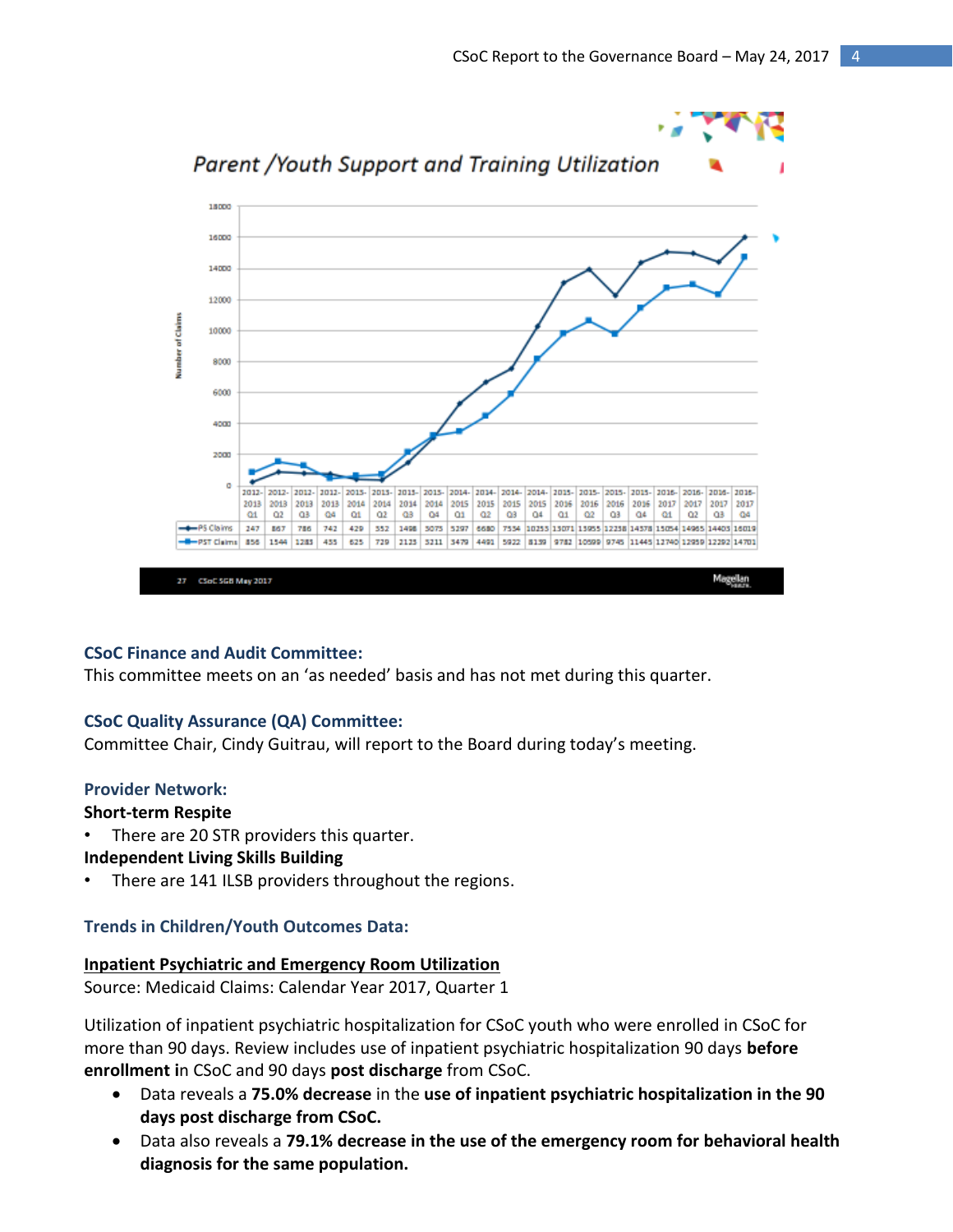#### **CSoC Children Inpatient Psychiatric Utilization**

Source: Magellan

- Percent of CSoC members (under 22) who were served in a psychiatric hospital during the quarter: 155 or 5.49%
- Average length of stay for CSoC members (under 22) in psychiatric hospitalization: 6.03 days



# CSoC Children Inpatient Psychiatric Utilization

| <b>TYPE OF</b><br><b>SETTING</b>     | <b>MEMBER COUNT:</b><br>all members who<br>spent any days in<br>restrictive settings<br>(levels shown<br>below) | <b>NUMBER OF CHILDREN</b><br><b>UNDER AGE 22 ENROLLED</b><br><b>WITH MCO DURING</b><br><b>REPORTING PERIOD</b> | <b>PERCENT</b> | <b>ALOS</b> |
|--------------------------------------|-----------------------------------------------------------------------------------------------------------------|----------------------------------------------------------------------------------------------------------------|----------------|-------------|
| Inpatient<br>Psychiatric<br>Hospital | 155                                                                                                             | 2,822                                                                                                          | 5.49%          | 6.03        |

29 CSoC 5GB May 2017

Magellan<br>Hanzi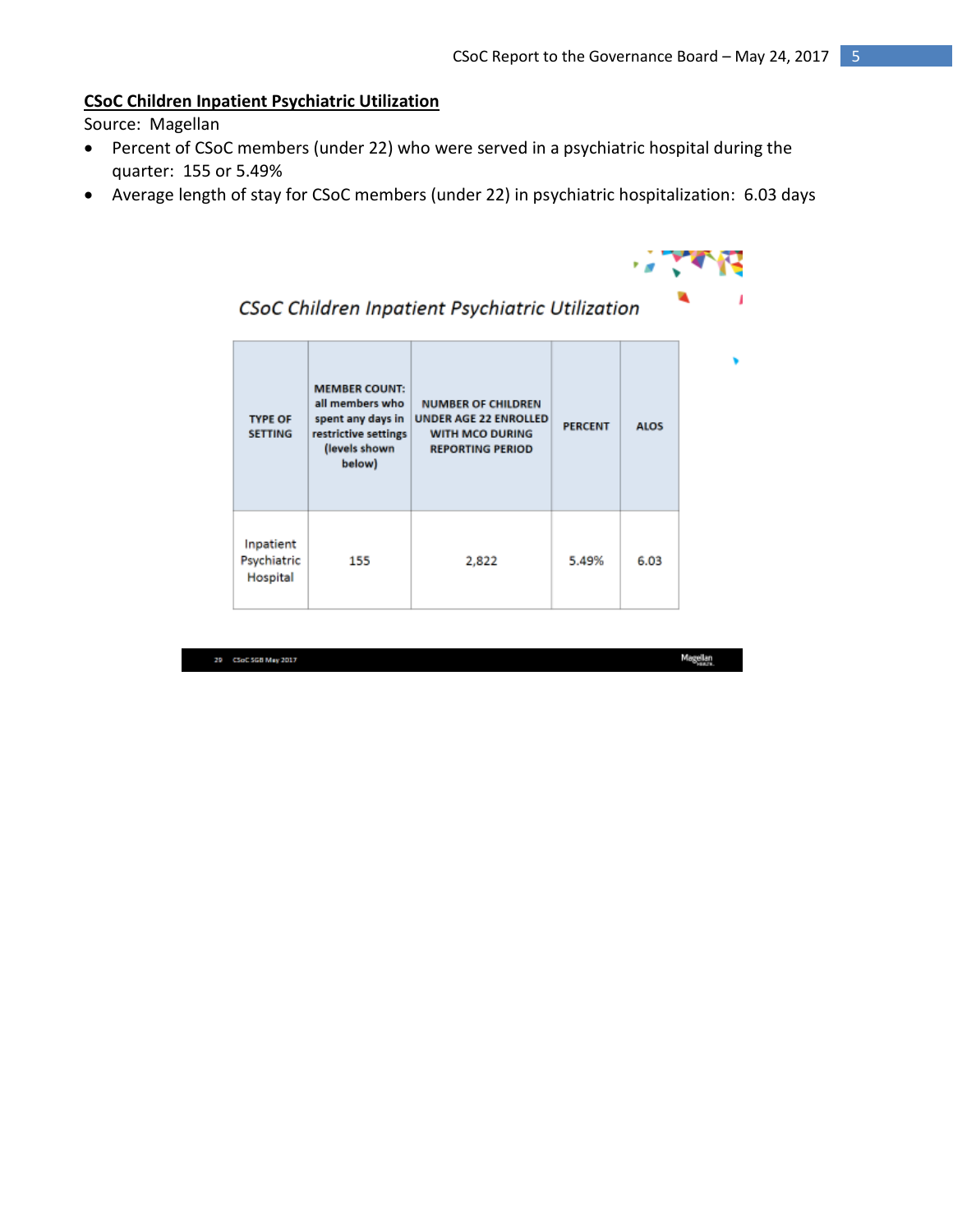### **CANS Outcomes Data**

#### Source: Magellan

Outcomes Findings: An analysis of the global CANS scores beginning at initial intake and then at discharge for youth with valid data of the 570 youth discharged during the quarter showed:

- A mean score decrease of 21.02 points
- 78.60% of youth showed improved clinical functioning



- The percentage of children/youth discharged who have intake and discharge CANS has increased significantly.
- The percentage of children/youth with improved clinical functioning has remained high.

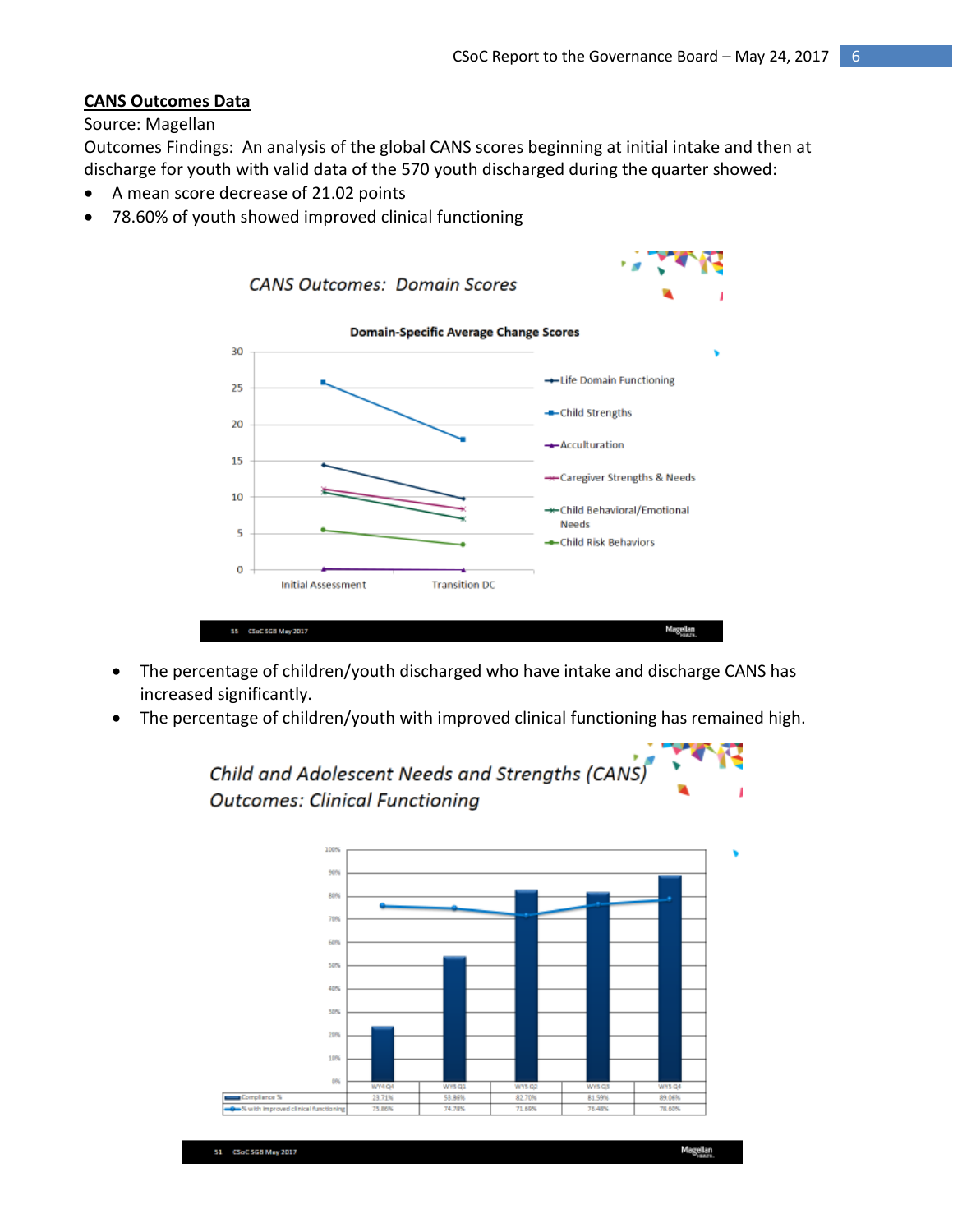# **School Outcomes**

# Source: Magellan

The CANS school module which evaluates school functioning, is regularly applied when children and youth initially enroll in CSoC, then every 180 days after enrollment and at discharge. This offers a more consistent and objective picture of a youth's school functioning over time. The following results were documented:

- 76.48% showed improved school functioning
- 67.68% showed improved school attendance
- 73.81% showed improved school behavior



# **Youth with an IEP**

Source: Magellan

 A review of the enrollment for this time period indicates that approximately 35.51% of the children/youth enrolled in CSoC had a current IEP meaning that they are receiving special education services in the school system.

# **Home and Community Based Services**

Source: Magellan

 There continues to be a high level of use of Home and Community Based Services, one of the factors that contributes to children and youth being able to stay successfully in their homes and communities.